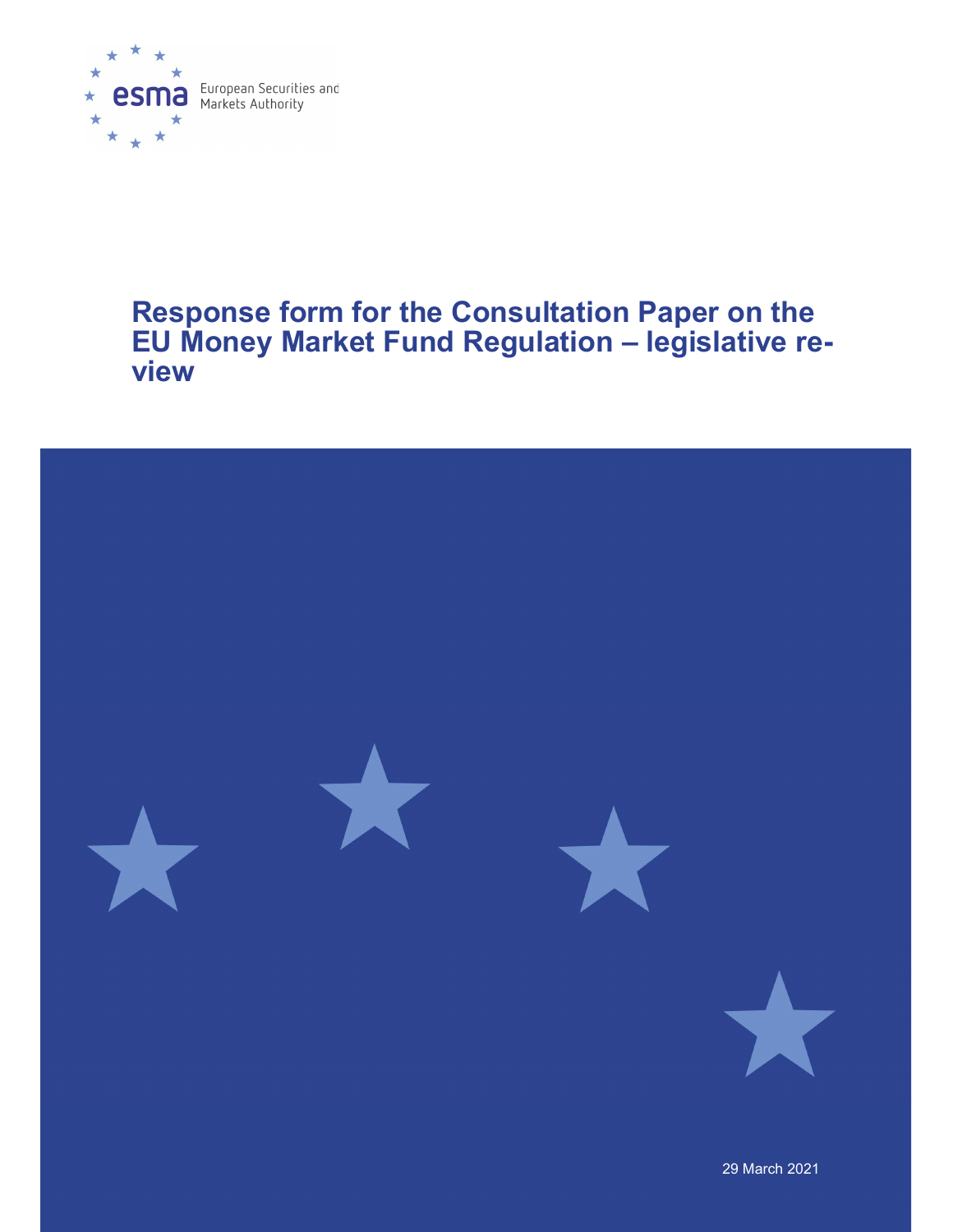Date: 29 March 2021



# Responding to this paper

ESMA invites responses to the questions set out throughout this Consultation Paper and summarised in Annex 3. Responses are most helpful if they:

- respond to the question stated and indicate the specific question to which they relate;
- contain a clear rationale; and
- describe any alternatives ESMA should consider.

ESMA will consider all comments received by Wednesday 30<sup>th</sup> June 2021.

All contributions should be submitted online at www.esma.europa.eu under the heading 'Your input - Consultations'.

# **Instructions**

In order to facilitate analysis of responses to the Consultation Paper, respondents are requested to follow the steps below when preparing and submitting their response:

- Insert your responses to the consultation questions in this form.
- Please do not remove tags of the type <ESMA\_QUESTION\_MMFR\_1>. Your response to each question has to be framed by the two tags corresponding to the question.
- If you do not wish to respond to a given question, please do not delete it but simply leave the text "TYPE YOUR TEXT HERE" between the tags.
- When you have drafted your response, name your response form according to the following convention: ESMA\_MMFR\_nameofrespondent\_RESPONSEFORM. For example, for a respondent named ABCD, the response form would be entitled ESMA\_MMFR\_ABCD\_RESPONSEFORM.
- Upload the form containing your responses, in Word format, to ESMA's website (www.esma.europa.eu under the heading 'Your input – Open consultations'  $\rightarrow$  'Consultation on EU Money Market Fund Regulation – legislative review').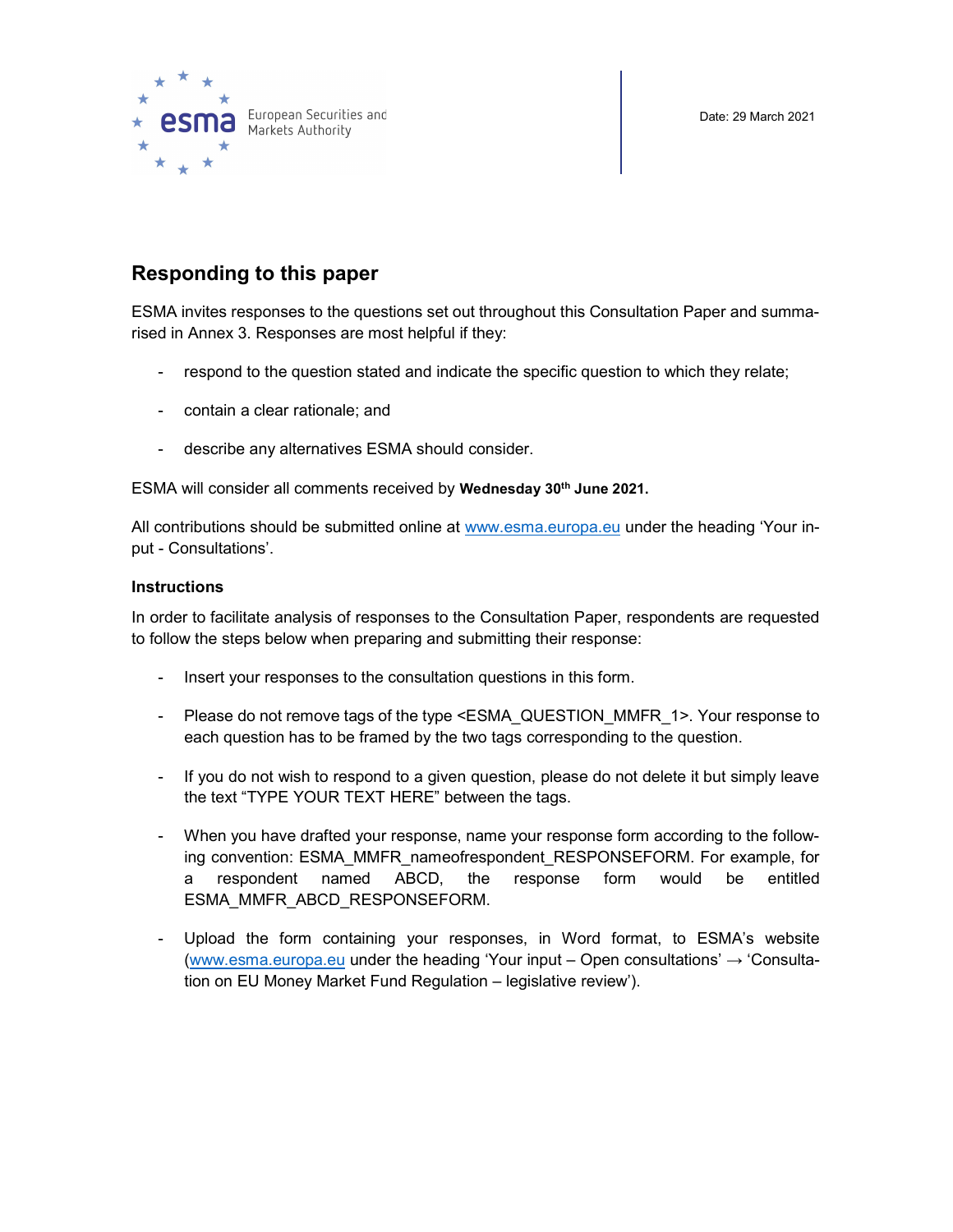

# Publication of responses

All contributions received will be published following the close of the consultation, unless you request otherwise. If you do not wish for your response to be publicly disclosed, please clearly indicate this by ticking the appropriate box on the website submission page. A standard confidentiality statement in an email message will not be treated as a request for non-disclosure. A confidential response may be requested from us in accordance with ESMA's rules on access to documents. We may consult you if we receive such a request. Any decision we make not to disclose the response is reviewable by ESMA's Board of Appeal and the European Ombudsman.

# Data protection

Information on data protection can be found at www.esma.europa.eu under the heading 'Data protection'.

#### Who should read this paper?

This document will be of interest to (i) MMF managers and their trade associations, as well as (ii) institutional and retail investors (and associations of such investors) investing in MMF.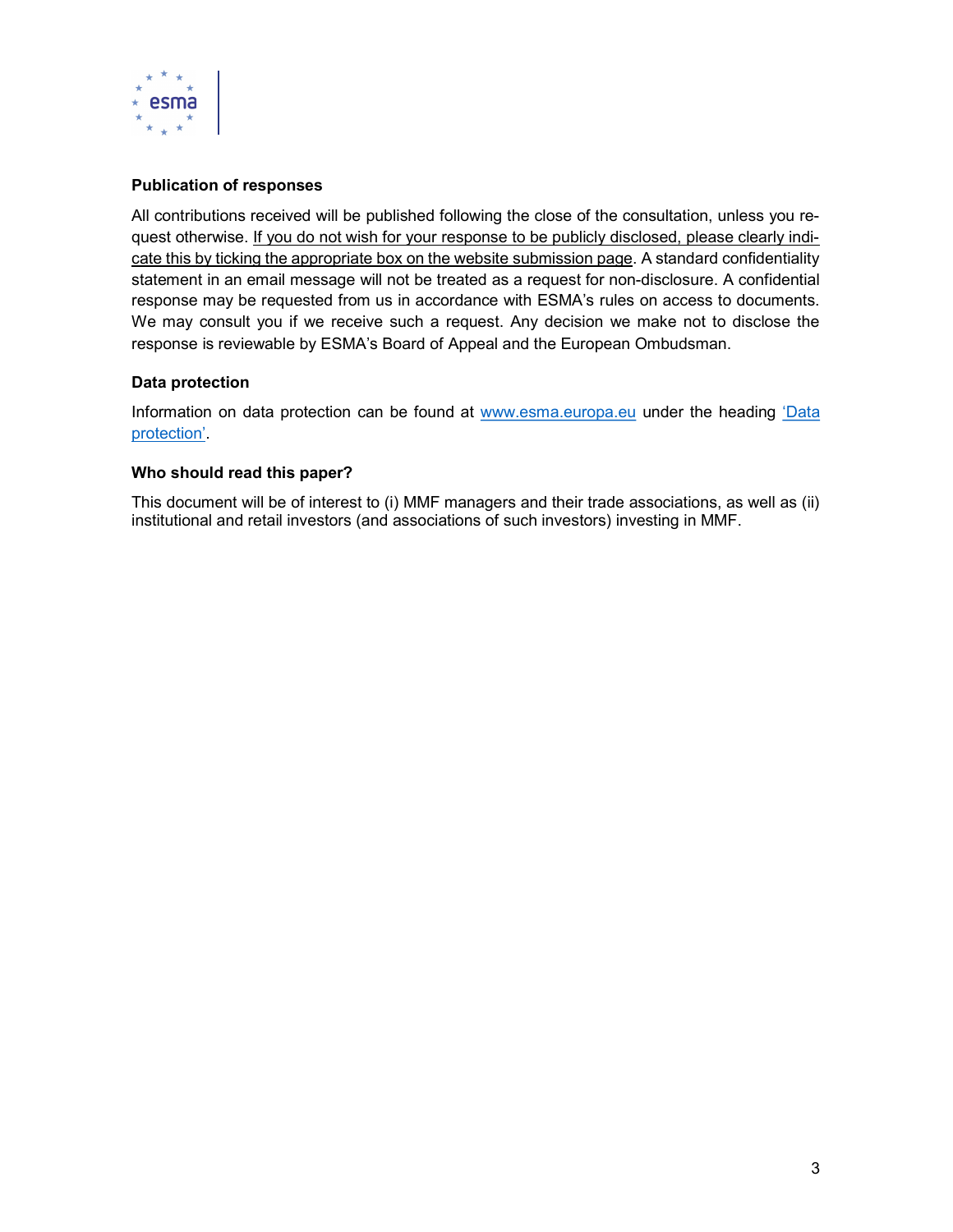

# General information about respondent

| Name of the company / organisation   | U.S. Chamber of Commerce, Center for Capital Markets<br>Competitiveness |
|--------------------------------------|-------------------------------------------------------------------------|
| Activity                             | Non-governmental Organisation and Other Associations                    |
| Are you representing an association? | ⊠                                                                       |
| Country/Region                       | North-America                                                           |

# Introduction

-

#### Please make your introductory comments below, if any:

#### <ESMA\_COMMENT\_MMFR\_1>

The U.S. Chamber of Commerce's Center for Capital Markets Competitiveness ("CCMC") appreciates the opportunity to comment on the consultation paper ("Consultation") on EU Money Market Funds Regulation (MMFR) released by the European Securities and Markets Authority ("ESMA").

The U.S. Chamber of Commerce's ("the Chamber") members, many of whom are heavily invested in Europe and maintain global operations, represent a key stakeholder base as the EU considers potential reforms to money market funds (MMFs). MMFs are an integral part of the global financial system, as they provide maturity and liquidity transformation.

MMFs exist for the ease of short-term cash management and investment, and provide economic benefits to issuers and investors, including individuals, governmental entities, and businesses. As the Consultation notes, the "market footprint of MMFs is very high globally," with Euro area MMFs of approximately EUR 1.44 trillion in total assts as of Q4 2020, with funds denominated in Euros, U.S. dollars, and British pounds.

For many businesses, including those that make up the membership of the Chamber, MMFs are the preferred way to manage fluctuations in cash and to ensure adequate cash flow when needed. Businesses benefit from MMFs in two ways—as an investment tool for working capital and as a market for the instruments they issue to finance short-term funding needs. Cash inflows and outflows don't always line up, and MMFs act as a financial intermediary in helping businesses offset these discrepancies.

When companies have a temporary cash shortfall, they often turn to short-term financing instruments, such as commercial paper to bridge the gap. MMFs are significant purchasers of commercial paper, making them a reliable and accessible source of short-term funding for companies. Commercial paper is typically used by companies for financing things like payroll, inventory, and meeting other short-term liabilities. Many businesses prefer commercial paper to bank loans for short-term financing because of the ease and efficiency in issuing commercial paper as well as the lower interest rate.

ESMA's review of MMFs is occurring at the same time that the U.S. Securities and Exchange Commission (SEC) and the Financial Stability Board (FSB) are also reviewing the market turmoil in March 2020 and are considering potential reforms to MMFs. The SEC is currently reviewing comments received in April 2021 in response to recommendations made by the President's Working Group (PWG) on Financial Markets in a December 2020 report "Overview of Recent Events and Potential Reform Options for Money Market Funds."<sup>1</sup> The FSB, on 17 November 2020, issued a report entitled "Holistic Review of the March Market Turmoil"<sup>2</sup> and we expect the FSB, in coordination with IOSCO, to also release a consultation paper by the end of June 2021.

<sup>&</sup>lt;sup>1</sup> Report of the President's Working Group on Financial Markets, Overview of Recent Events and Potential Reform Options for Money Market Funds, December 2020. https://home.treasury.gov/system/files/136/PWG-MMF-report-final-Dec-2020.pdf

<sup>&</sup>lt;sup>2</sup> Financial Stability Board, *Holistic Review of the March Market Turmoil*, November 17, 2020. <u>https://www.fsb.org/wp-</u> content/uploads/P171120-2.pdf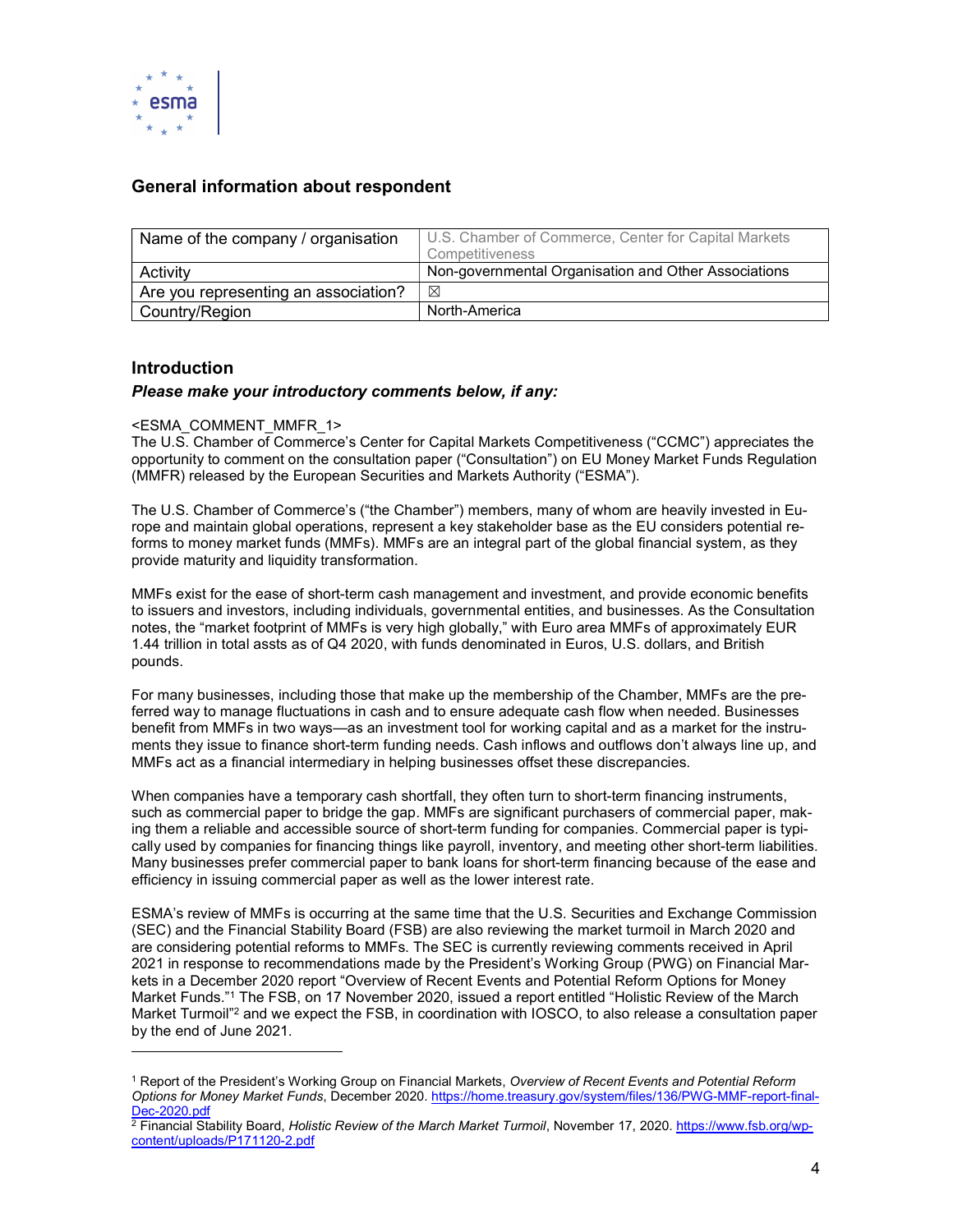

With so many entities evaluating the market for MMFs and offering recommendations for improvements to the markets, the Chamber urges a measured approach to any changes that holistically considers all aspects of short-term funding markets and that preserves the unique benefits provided by MMFs to investors and issuers.<ESMA\_COMMENT\_MMFR\_1>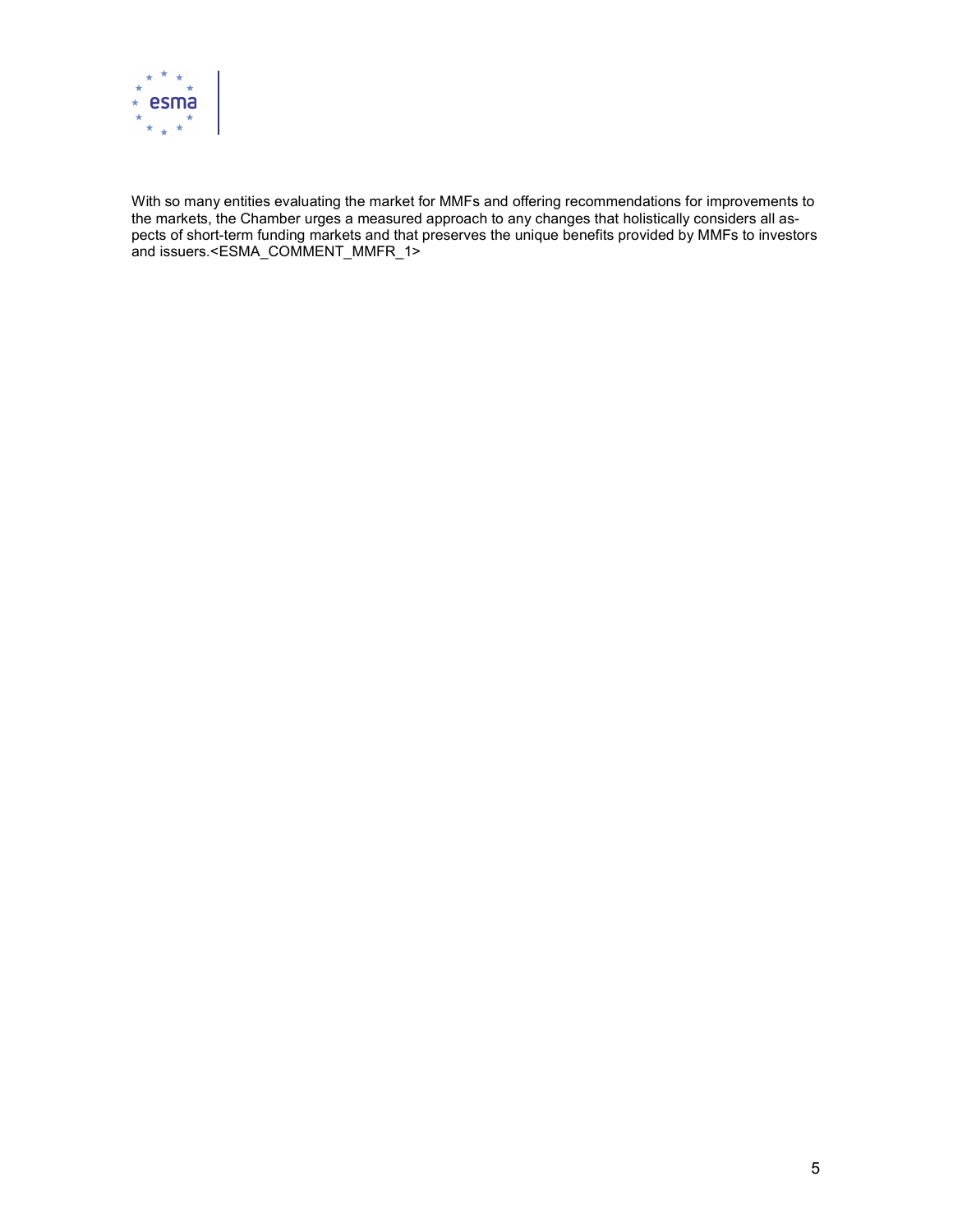

Q1 i) Do you agree with the above assessment of the difficulties faced by MMFs during the COVID-19 March crisis? Do you agree with the identification of vulnerabilities? ii) What are your views in particular on the use of MMF ratings by investors? Are you of the view that the use of such ratings has affected the behaviors of investors during the March crisis?

#### <ESMA\_QUESTION\_MMFR\_1>

The EU adopted the Money Market Fund Regulation (MMFR) in 2017 with the objectives of providing common standards to (i) ensure stability in the structure of MMFs, (ii) guarantee they invest in welldiversified assets of good credit quality, and (iii) increase liquidity of MMFs. $3$ 

The market volatility experienced in March 2020 was the first significant test of the effectiveness of the MMFR. Per point 19 of the ESMA Consultation, segments of both the U.S. and EU MMF industry experienced stress and liquidity challenges; however, no EU or U.S. MMF had to implement liquidity fees on redemptions or redemption gates or suspend redemptions.

In particular, there is evidence that LVNAVs and VNAVs in the EU experienced the greatest outflows in March 2020. However, public debt CNAV MMFs performed well during the market volatility and experienced significant inflows as investors sought the liquidity and stability that public debt MMFs provide. Given the greater stress to the performance of LVNAVs and VNAVs, we believe any reforms under consideration should be targeted towards these funds.

The Chamber does not believe inadequate regulation of MMFs was central to the liquidity crisis experienced in short-term funding markets. The FSB expressed similar views in its report on the market challenges for MMFs during the March 2020 market turmoil. The FSB found that, in contrast to the Global Financial Crisis, "the shock originated outside of the financial system," suggesting that MMFs and their regulatory structure, were in no way a cause of financial instability in March 2020. The report further mentions "some investors in open-ended investment funds may have faced incentives to redeem ahead of others," but, in general, the FSB takes a holistic review of short-term funding markets, including the role of the banking system and central counterparties.

In line with this, it is important to look at the deteriorating state of liquidity in the underlying markets, as the March 2020 shock occurred due to factors linked to the announcement of lockdowns and not to potential deficiencies of the MMF regulatory framework. The fact that many investors redeemed their shares from MMFs is not connected to the regulatory framework of MMFs but to a variety of reasons, including the management of the cash that they received or paid in relation to margins on their derivative contracts and the need to pay taxes.<sup>4</sup>

<ESMA\_QUESTION\_MMFR\_1>

Q2 i) Do you agree with the above assessment on the potential MMF reforms related to the review of the MMF Regulation? ii) What are your views on the abovementioned assessment of the interaction between potential MMF reforms and the behaviour of investors during the MMF March 2020 crisis?

#### <ESMA\_QUESTION\_MMFR\_2>

-

As we stated in Question 1, the Chamber does not believe inadequate regulation of MMFs was central to the liquidity crisis experienced in short-term funding markets. However, reforms to MMF regulation

<sup>&</sup>lt;sup>3</sup> Council of the EU Press Release, *Money market funds rules adopted*, 16 May 2017. https://www.consilium.europa.eu/en/press/press-releases/2017/05/16/money-market-fund-rules-adopted/

<sup>4</sup> European Central Bank, How effective is the EU Money Market Fund Regulation? Lessons from the COVID-19 turmoil. https://www.ecb.europa.eu/pub/financial-stability/macroprudential-bulletin/html/ecb.mpbu202104\_2~a205b46756.en.html#toc6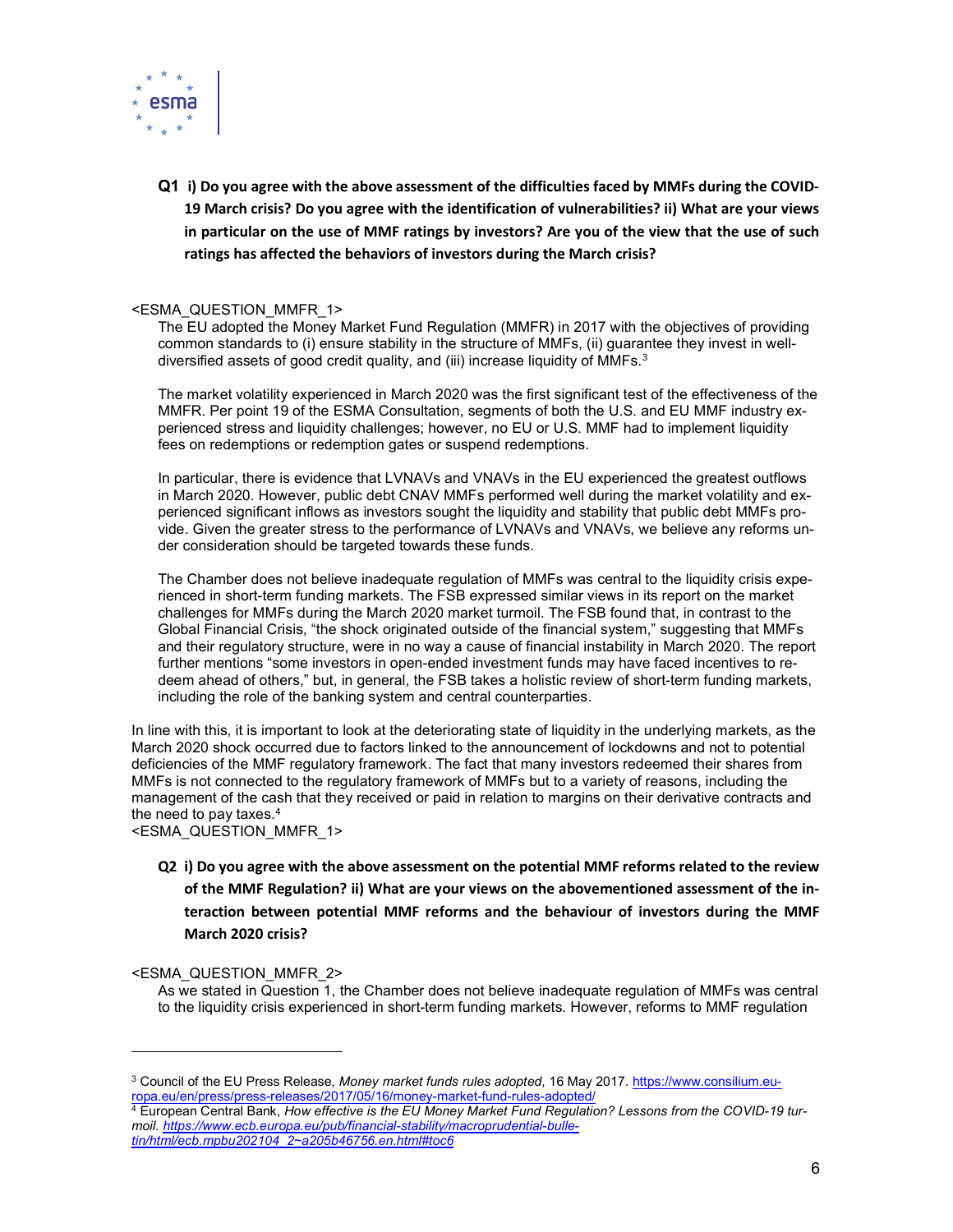

may be necessary to improve market functioning and improve investor confidence in financial markets, but these reforms should be carefully considered as part of the broader regulatory structure for financial markets. The Chamber supports reforms to financial regulation that will promote liquidity in financial markets. We believe some modest reforms to MMF rules, which would not decrease their utility for issuers or investors, merit discussion. Importantly, the potential reforms would have to consider the importance of the cash equivalent status of MMFs, which makes them attractive to corporate investors.

Additionally, we believe reforms to certain regulations governing capital and liquidity requirements in the banking system are essential to holistically support liquidity in short-term funding markets. Changes to banking regulation, including more flexibility under the Liquidity Coverage Ratio (LCR), merit serious discussion as part of a holistic review, particularly since banks play a central role as intermediaries and liquidity providers for commercial paper. In March 2020, banks understandably withdrew from short-term markets when faced with uncertainty and requirements to maintain their own capital and liquidity. In particular, expanding the definition of high-quality liquid assets (HQLA) to include the highest rated commercial paper would improve bank intermediation in short-term funding markets so that banks can provide greater liquidity.

If ESMA should determine that updates to the MMFR are warranted, the Chamber strongly recommends that they be narrowly applied to address funds that experienced demonstrable liquidity challenges in March 2020. As part of ESMA's thorough review of March 2020 and existing MMF regulations, we urge you to consider the effects and potential unintended consequences of any regulatory modifications under consideration. It is also important to consider that, in the EU, MMF shares are almost exclusively held by institutional investors, who tend to redeem their shares more quickly than retail investors. Depending on the reform, issuers and investors could move their activity to other types of MMFs, bank products, or possibly outside of the regulated financial markets. An increase in demand for liquidity from banks, for example, could simply mean a shift in market activity from MMFs to credit products like term loans and lines of credit. <ESMA\_QUESTION\_MMFR\_2>

Q3 Do you agree with the above assessment of the i) potential need to decouple regulatory thresholds from suspensions/gates and the corresponding proposals of amendment of the MMF Regulation ii) potential reforms of the conditions for the use of redemption gates? When you answer this question, please also take into account the grid of criteria listed in paragraphs 76 to 80.

#### <ESMA\_QUESTION\_MMFR\_3>

The Chamber encourages ESMA to focus any review of MMF regulation on the removal of the tie between liquidity and liquidity fees on redemptions and redemption gates. We agree with the assessment made in the PWG report that "Definitive thresholds for permissible imposition of liquidity fees and redemption gates may have the unintended effect of triggering preemptive investor redemptions as funds approach the relevant thresholds."

The MMFR requires public debt CNAVs and LVNAVs to institute liquidity fees and redemption gates on investors to disincentivize runs. MMF boards have discretion to impose fees (equal to the cost of liquidity) or gates when weekly liquid assets (WLA) fall below 30 percent of total assets. These reforms were well-intentioned, but the regulatory linkage between the MMF's requirement to maintain 30 percent WLA and the imposition of redemption gates may have been a contributing factor to unnecessary outflows on LVNAVs in March 2020.

Despite the absence of actual liquidity risk, the tie between gates and fee thresholds created a firstmover advantage among some investors. Staff at the Federal Reserve Bank of New York foresaw this possibility when it published research in 2014 entitled, "Gates, Fees, and Preemptive Runs," finding that redemption gates could have the opposite effect as intended – they may actually encourage runs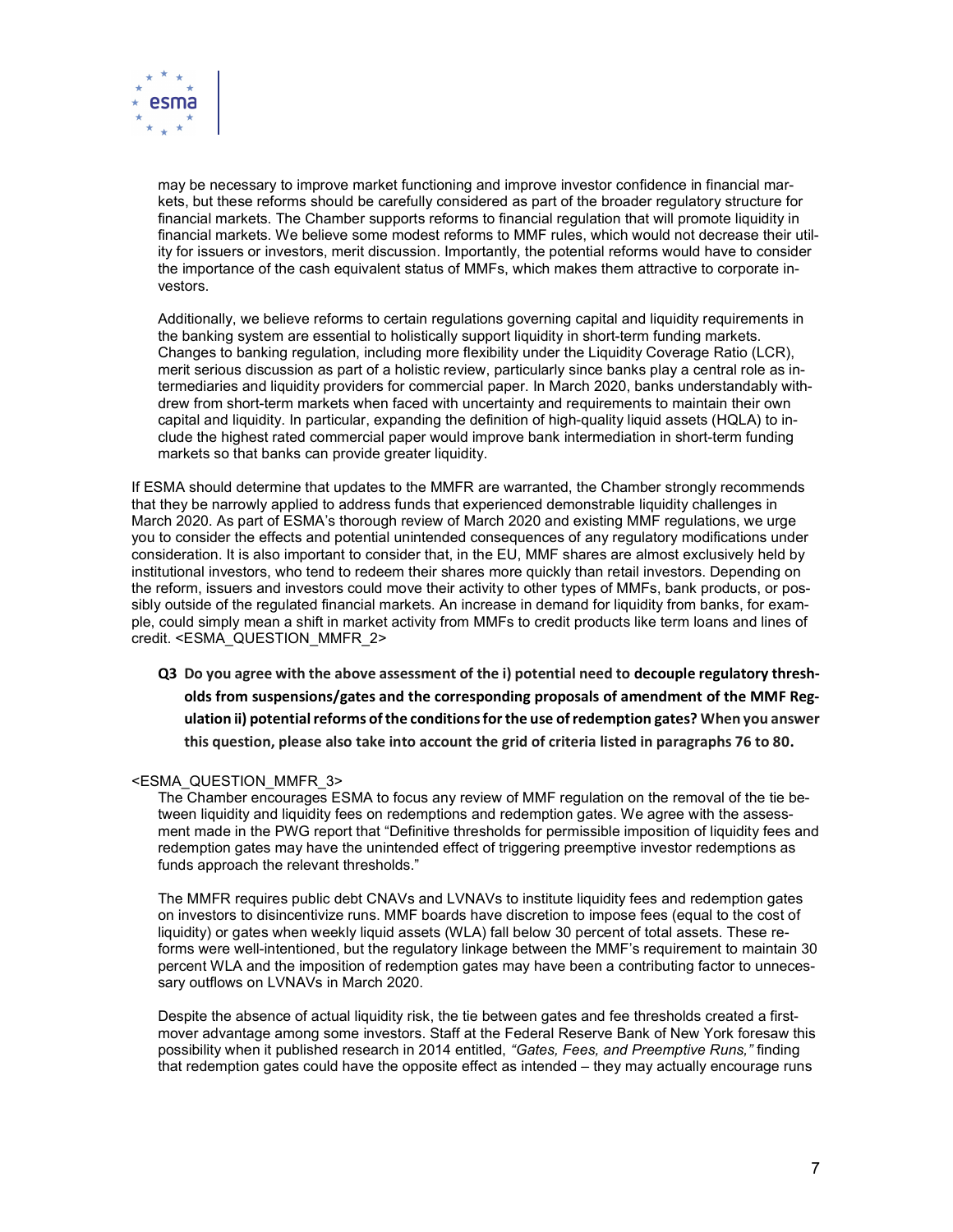

in some cases.<sup>5</sup> The report found that, "Rules that provide intermediaries, such as MMFs, the ability to restrict redemptions when liquidity falls short may threaten financial stability by setting up the possibility of preemptive runs." The report also pointed out the possibility of behavior that may be economically irrational, noting, "…given the similarity of MMF portfolios, is that a preemptive run on one fund might cause investors in other funds to reassess whether risks in their funds are indeed vanishingly small." Requiring the fund's board to meet when the 30 percent WLA threshold is breached caused investors confronting market uncertainty in March 2020 to be concerned about draconian redemption measures being imposed by the board despite the fund's relatively high liquidity and no requirements to impose gates and fees.

Reforms should improve the signaling about the board's intentions to investors. The Chamber believes that greater research is required to better understand investor behavior regarding the possibility of fund boards imposing gates and fees. Such research should inform potential changes to the MMFR that delink gates and fees.<ESMA\_QUESTION\_MMFR\_3>

Q4 i) Do you agree with the above assessment of the potential need to require MMFs to use swing pricing and / or ADL / liquidity fees and the corresponding proposal of amendment of the MMF Regulation (including the above list of corresponding potential benefits and drawbacks)? ii) If you are of the view that swing pricing might not be workable for certain types of MMFs, which instruments would you suggest as an alternative for these types of MMFs going forward? When you answer this question, please also take into account the grid of criteria listed in paragraphs 76 to 80.

#### <ESMA\_QUESTION\_MMFR\_4>

-

The Chamber is concerned about the growing discussion of instituting "swing pricing" for MMFs. Swing pricing has recently been opined on in public speeches by policymakers; however, a complete discussion and review of the technical and operational complexities of swing pricing has yet to occur.

Swing pricing is intended to impose the fund's *trading costs* associated with an investor's redemption from a fund directly on that redeeming investor. The more overall shares that are redeemed from the fund, the costlier the redemptions. This is accomplished by reducing ("swinging" down) the fund's NAV when a certain percentage of shares are redeemed.

Although some may offer that swing pricing could reduce the first-mover advantage by imposing a cost when redemptions are high, we do not believe swing pricing would be effective for curtailing runs. We highlight below several drawbacks to swing pricing for MMFs.

It is important to note that swing pricing may cause volatility in the short term, as it can deter advance notice of large trades. In fact, a fund using swing pricing might thus be more prone to experience greater price volatility when the NAV swings than when it does not.<sup>6</sup>

Trading costs are minimal for securities held by MMFs. If there were a large wave of redemptions, the trading costs do not create any meaningful dilution in the funds. As a result, swinging the NAV by an amount based on trading costs would be relatively small. This "swing" in price would then need to be compared against an investor's desire to redeem shares. There would be relatively low disincentive given the increased desire to redeem shares in the face of relatively low increase in trading costs.

An additional drawback of swing pricing is the likelihood that MMFs would have no choice but to eliminate intra-day and same-day settlements, since MMFs would face significant difficulties in being able

<sup>5</sup> Federal Reserve Bank of New York Staff Reports, Gates, Fees, and Preemptive Runs (Staff Report No. 670), April 2014. https://www.newyorkfed.org/medialibrary/media/research/staff\_reports/sr670.pdf

 $^6$  Columbia Business Law Review, *Will Swing Pricing Save Sedentary Shareholders?*, March 21, 2018. https://core.ac.uk/download/pdf/267804852.pdf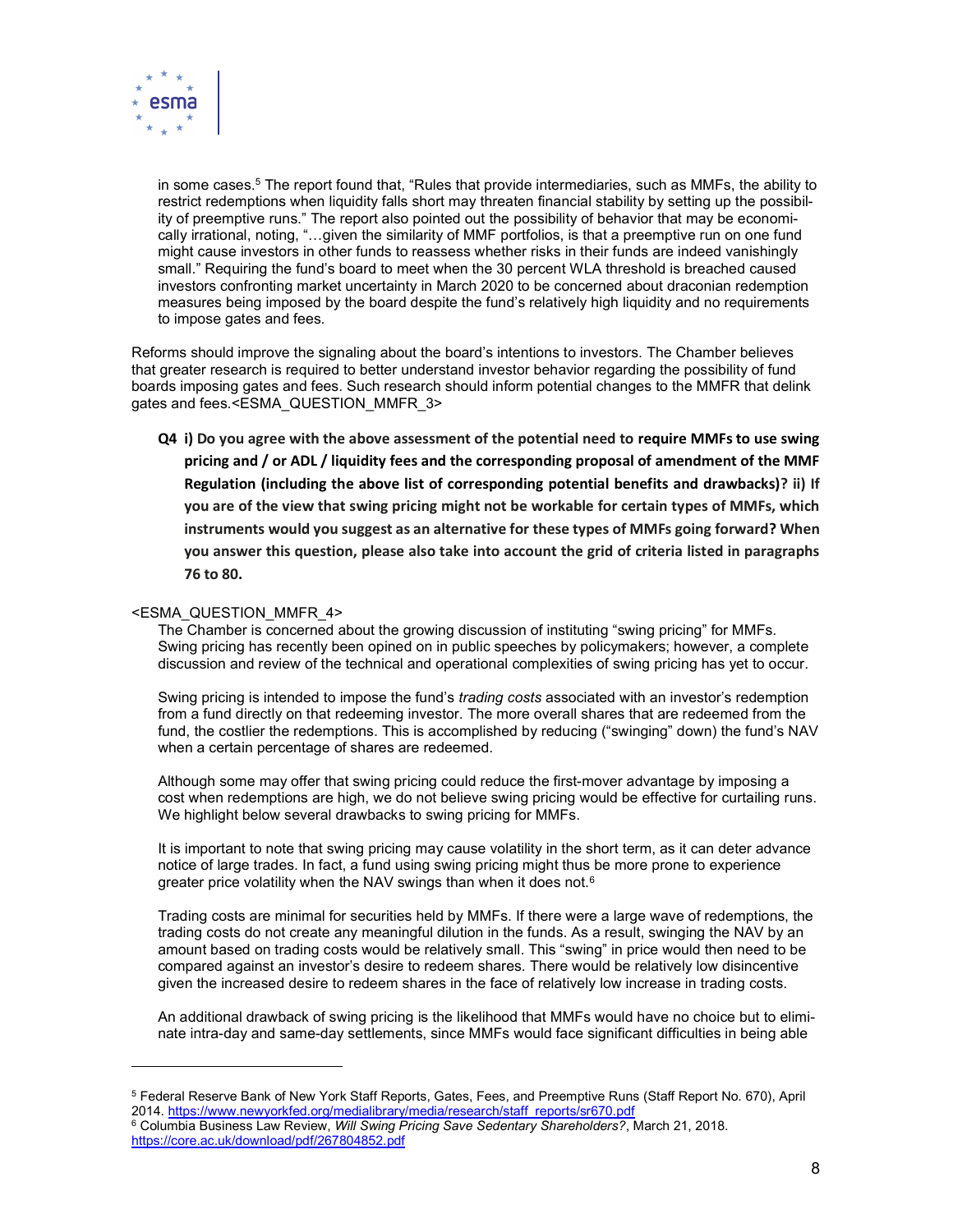

to collect and evaluate all inflows and outflows of the fund so that an accurate swing price could be determined. Such changes would leave investors worse off.

Importantly, and as pointed out in the PWG report, the increased costs and operational complexity from swing pricing "could lead to increased concentration and a reduction in the overall size of the MMF industry,"7 which could increase the cost of capital in short-term markets and have serious unintended consequences for financial stability.

Furthermore, we have to underline that in the EU context, the different mutual fund market timing adds a further layer of complexity in swing pricing. This happens given the different timeframe between EU and U.S. markets closing of the trading day and the time funds have to process orders while striking the NAV.

Importantly, even in Europe, where many jurisdictions use swing pricing, neither the AIFMD nor the UCITS legal framework includes swing pricing as a mandatory tool. In the same vein, a report from the Association of the Luxembourg Fund Industry ("ALFI") underlines that the main drivers behind the non-adoption of swing pricing "range from the effort and operational complexity it would take to implement to concerns about client understanding in certain markets and the acceptance of the practice."<sup>8</sup> <ESMA\_QUES-TION\_MMFR\_4>

Q5 i) Do you agree with the above assessment of the potential need to increase liquidity buffers and/or make them usable/countercyclical and the corresponding potential proposal of amendment of the MMF Regulation? ii) With respect to option 1 above, views are sought in particular on the relevant threshold (on the size of redemptions) from which WLA would need to be automatically adjusted. When you answer this question, please also take into account the grid of criteria listed in paragraphs 76 to 80.

<ESMA\_QUESTION\_MMFR\_5> TYPE YOUR TEXT HERE <ESMA\_QUESTION\_MMFR\_5>

> Q6 What are your views on the potential need to eliminate CNAV and LVNAV funds, in light of the recent market developments, and the corresponding potential proposal of amendment of the MMF Regulation? When you answer this question, please also take into account the grid of criteria listed in paragraphs 76 to 80.

#### <ESMA\_QUESTION\_MMFR\_6>

-

As in Question 2, we urge ESMA to fully consider the effects and potential unintended consequences of any proposed recommendation such as eliminating certain funds. Such reforms could see issuers and investors move their activity to other types of MMFs, but also to bank products or possibly outside of regulated financial markets.<ESMA\_QUESTION\_MMFR\_6>

 $^7$  Report of the President's Working Group on Financial Markets, *Overview of Recent Events and Potential Reform* Options for Money Market Funds, December 2020. https://home.treasury.gov/system/files/136/PWG-MMF-report-final-Dec-2020.pdf

<sup>&</sup>lt;sup>8</sup> Association of the Luxembourg Fund Industry, Swing pricing survey, reports & guidelines. (2011). https://www.alfi.lu/getattachment/13c3dc27-2efc-450f-95ab-156e73c4946c/app\_data-import-alfi-swing-pricing-survey.pdf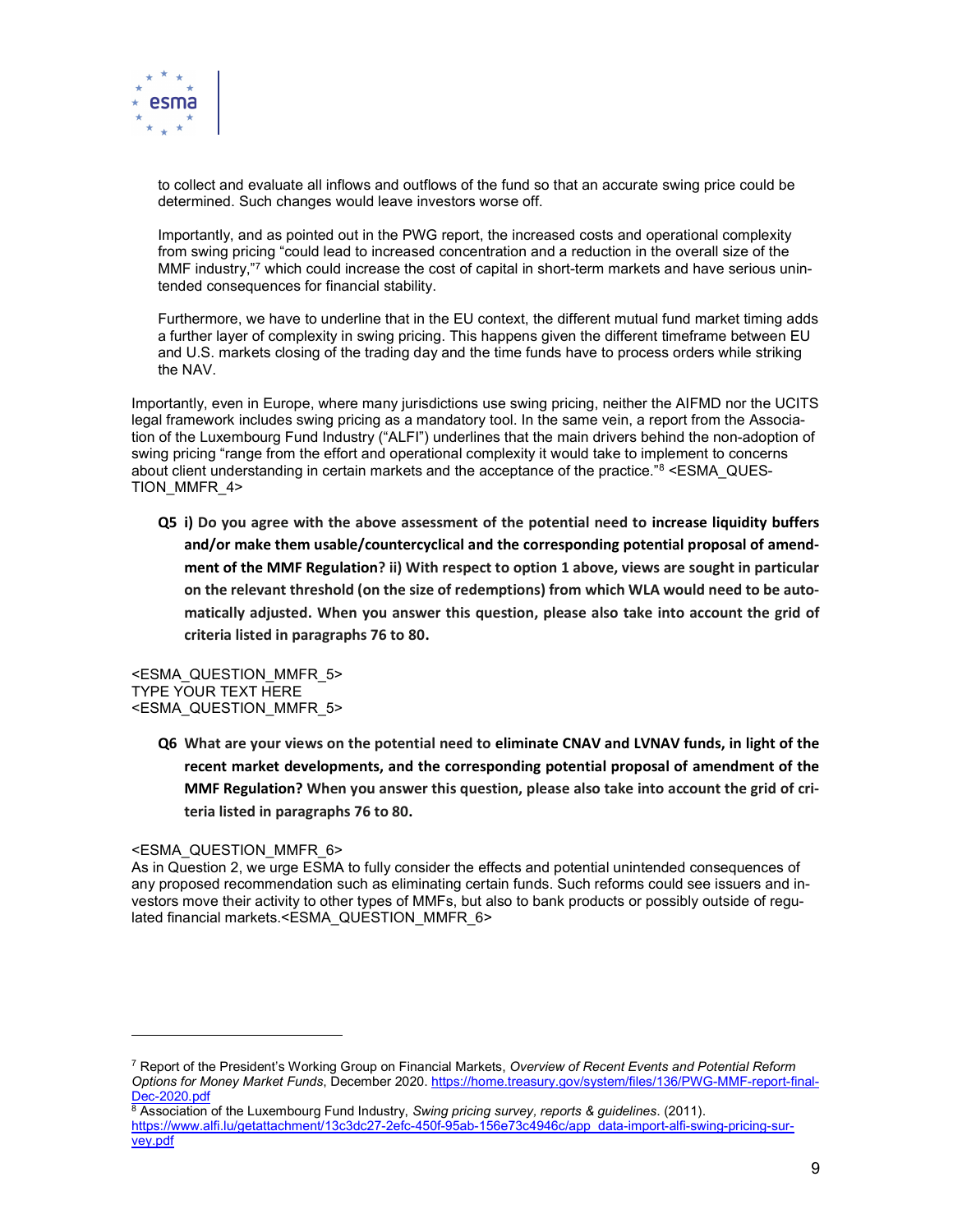

Q7 What are your views on the extent to which Article 35 of the MMF Regulation should be i) clarified ii) amended? When you answer this question, please also take into account the grid of criteria listed in paragraphs 76 to 80.

<ESMA\_QUESTION\_MMFR\_7> TYPE YOUR TEXT HERE <ESMA\_QUESTION\_MMFR\_7>

> Q8 i) Do you agree with the above assessment of the potential need to assess the role of MMF ratings in light of the difficulties faced by MMFs during the March crisis, and the potential need to introduce regulatory requirements for MMF ratings? ii) In your view, based on your experience, what are the benefits of MMF rating from investors' perspective, having in mind that rules applying to MMFs are already very stringent? What would be the likely consequence on investors from the downgrade of one or several MMFs? When you answer this question, please also take into account the grid of criteria listed in paragraphs 76 to 80.

<ESMA\_QUESTION\_MMFR\_8> TYPE YOUR TEXT HERE <ESMA\_QUESTION\_MMFR\_8>

> Q9 Do you agree with the above assessment of the potential need to amend the requirements on stress tests included in the article 28 of the MMF Regulation? When you answer this question, please also take into account the grid of criteria listed in paragraphs 76 to 80.

<ESMA\_QUESTION\_MMFR\_9> TYPE YOUR TEXT HERE <ESMA\_QUESTION\_MMFR\_9>

> Q10 Do you agree with the above assessment on the potential need to review the reporting requirements under the MMF Regulation? When you answer this question, please also take into account the grid of criteria listed in paragraphs 76 to 80.

<ESMA\_QUESTION\_MMFR\_10> TYPE YOUR TEXT HERE <ESMA\_QUESTION\_MMFR\_10>

> Q11 Do you agree with the above assessment of the potential need to include additional requirements in the MMF Regulation, and/or potentially in other types of EU piece of legislation on the disclosure of money market instruments (MMIs) and main categories of investors to regulatory authorities (e.g. detailed information on liabilities)? When you answer this question, please also take into account the grid of criteria listed in paragraphs 76 to 80.

<ESMA\_QUESTION\_MMFR\_11> TYPE YOUR TEXT HERE <ESMA\_QUESTION\_MMFR\_11>

> Q12 i) Do you agree with the above assessment on the potential creation of a LEF? When you answer this question, please also take into account the grid of criteria listed in paragraphs 76 to